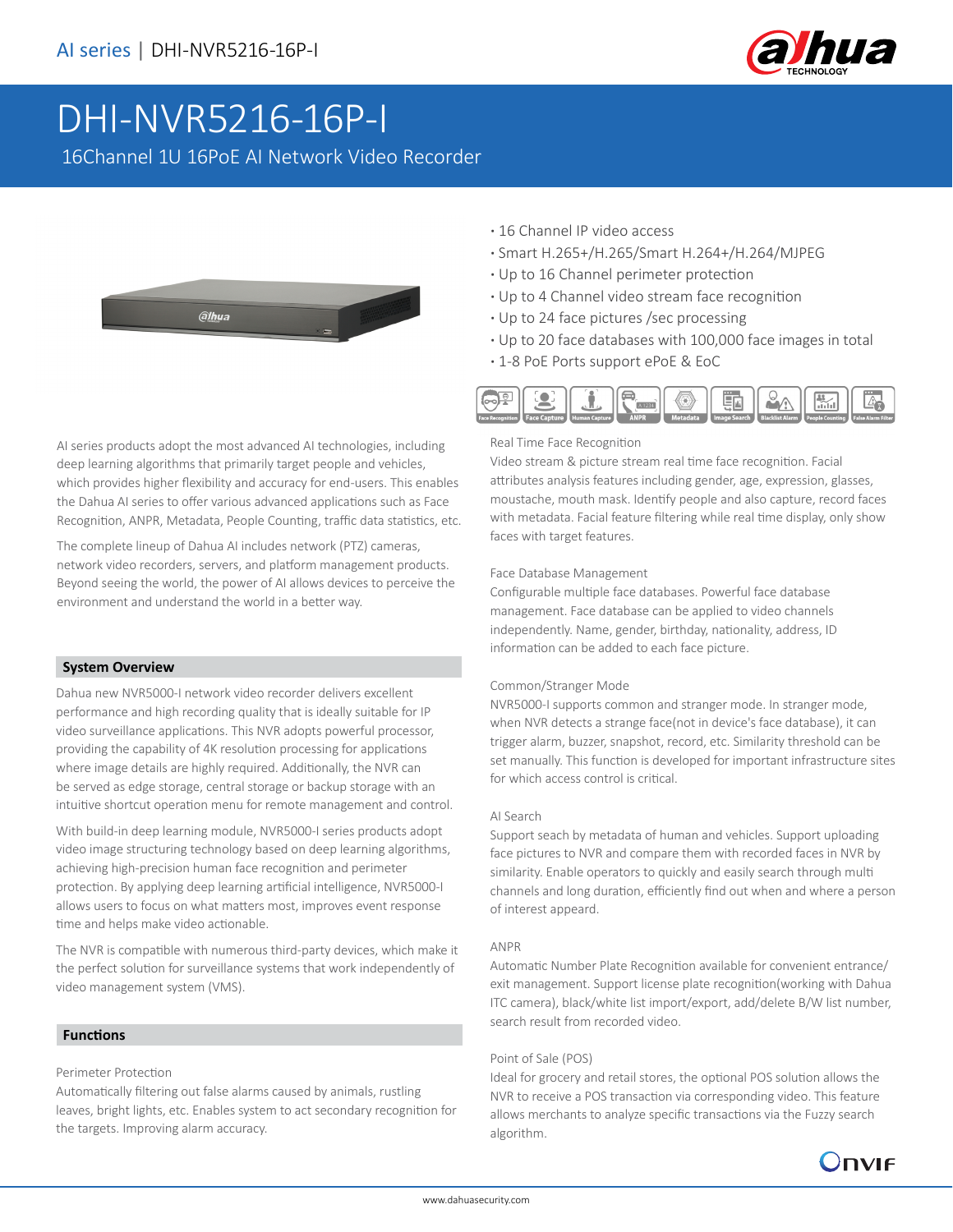# AI series | DHI-NVR5216-16P-I

### **Technical Specification** System Main Processor Multi-core embedded processor Operating System Embedded LINUX Perimeter Protection Performance 16 channel, 10 IVS rules for each channel Object classification Human/Vehicle secondary recognition for tripwire and intrusion AI Search Search by target classification (Human, Vehicle) Face Recognition Performance Max 24 face pictures /sec processing (modeling and comparing) 4 channel video stream face recognition / 16 channel picture stream face recognition ( with FD camera) Stranger Mode Detect strangers' faces(not in device's face database). Similarity threshold can be set manually. AI Search Up to 8 target face images search at same time, similarity threshold can be set for each target face image. Database Management Up to 20 face databases with 100,000 face images in total. Name, gender, birthday, nationality, address, ID information can be added to each face picture. Database Application Each database can be applied to video channels independently. Trigger Events Buzzer, Voice Prompts, Email, Snapshot, Recording, Alarm Out, PTZ Activation, etc. Metadata Face Gender, age, glasses, beard, mask. Vehicle Vehicle color, vehicle model, vehicle logo, plate color, vehicle decorations, call, seatbelt. Human Body Tops style, tops color, bottom style, bottom color, hat, bag. Non-motor Vehicle Type, color, people number. AI Search Support search target video by metadata. Audio and Video IP Camera Input 16 Channel Two-way Talk 1 Channel Input, 1 Channel Output, RCA Display Interface 1 HDMI, 1 VGA Resolution HDMI/VGA: 3840 × 2160 , 1920 × 1080 , 1280 × 1024, 1280  $\times$  720, 1024  $\times$  768 Decoding Capability 4-ch@8MP(30fps), 16-ch@1080P(30fps) Multi-screen Display 1/4/8/9/16 Recording Bandwidth 320Mbps (160Mbps when AI function enabled) Compression Smart H.265+/H.265/Smart H.264+/H.264/MJPEG Resolution 16MP, 12MP, 8MP, 6MP, 5MP, 4MP, 3MP, 1080P, 1.3MP, 720P, D1 etc. Record Mode Manual, Schedule (Continuous, MD(Motion Detection) , Alarm, IVS) Record Interval 1 ~ 120 min (default: 60 min), Pre-record: 1 ~ 30 sec, Post-

record: 10 ~ 300 sec

| Video Detection and Alarm  |                                                                                                                                                                                                        |  |  |
|----------------------------|--------------------------------------------------------------------------------------------------------------------------------------------------------------------------------------------------------|--|--|
| <b>Trigger Events</b>      | Alarm Out, Video Push, Email, Recording, PTZ, Tour,<br>Snapshot, Voice Prompt, Buzzer and Screen Tips                                                                                                  |  |  |
| Video Detection            | Motion Detection, MD Zones: 396 (22 × 18), Video Loss,<br>Tampering and Scene Change                                                                                                                   |  |  |
| Alarm input                | 4 Channel                                                                                                                                                                                              |  |  |
| <b>Relay Output</b>        | 2 Channel                                                                                                                                                                                              |  |  |
| Playback and Backup        |                                                                                                                                                                                                        |  |  |
| Sync Playback              | 1/4/9/16                                                                                                                                                                                               |  |  |
| Search Mode                | Time /Date, Alarm, MD and Exact Search (accurate to<br>second)                                                                                                                                         |  |  |
| Backup Mode                | <b>USB Device/Network</b>                                                                                                                                                                              |  |  |
| Third-party Support        |                                                                                                                                                                                                        |  |  |
| <b>Third-party Support</b> | Arecont Vision, Airlive, AXIS, Canon, Dynacolor, JVC, LG,<br>Panasonic, Pelco, PSIA, Samsung, Sanyo, Sony, Watchnet<br>and more                                                                        |  |  |
| Network                    |                                                                                                                                                                                                        |  |  |
| Interface                  | 1 RJ-45 Ports (10/100/1000Mbps)                                                                                                                                                                        |  |  |
| PoE                        | 16 ports (IEEE802.3af/at)<br>1-8 ports support ePoE & EoC                                                                                                                                              |  |  |
| <b>Network Function</b>    | HTTP, HTTPS, TCP/IP, IPv4/IPv6, UPnP, SNMP, RTSP, UDP,<br>SMTP, NTP, DHCP, DNS, IP Filter, PPPoE, DDNS, FTP, Alarm<br>Server, IP Search (Support Dahua IP camera, DVR, NVS, etc.),<br>P <sub>2</sub> P |  |  |
| Max. User Access           | 128 users                                                                                                                                                                                              |  |  |
| <b>Smart Phone</b>         | iPhone, iPad, Android                                                                                                                                                                                  |  |  |
| Interoperability           | ONVIF 2.4, SDK, CGI                                                                                                                                                                                    |  |  |
| Storage                    |                                                                                                                                                                                                        |  |  |
| <b>Internal HDD</b>        | 2 SATA III Ports, Up to 8 TB capacity for each HDD                                                                                                                                                     |  |  |
| eSATA                      | N/A                                                                                                                                                                                                    |  |  |
| Auxiliary Interface        |                                                                                                                                                                                                        |  |  |
| <b>USB</b>                 | 2 USB Ports (1 Rear USB 3.0, 1 Front USB 2.0)                                                                                                                                                          |  |  |
| <b>RS232</b>               | 1 Port, for PC Communication and Keyboard                                                                                                                                                              |  |  |
| <b>RS485</b>               | 1 Port, for PTZ Control                                                                                                                                                                                |  |  |